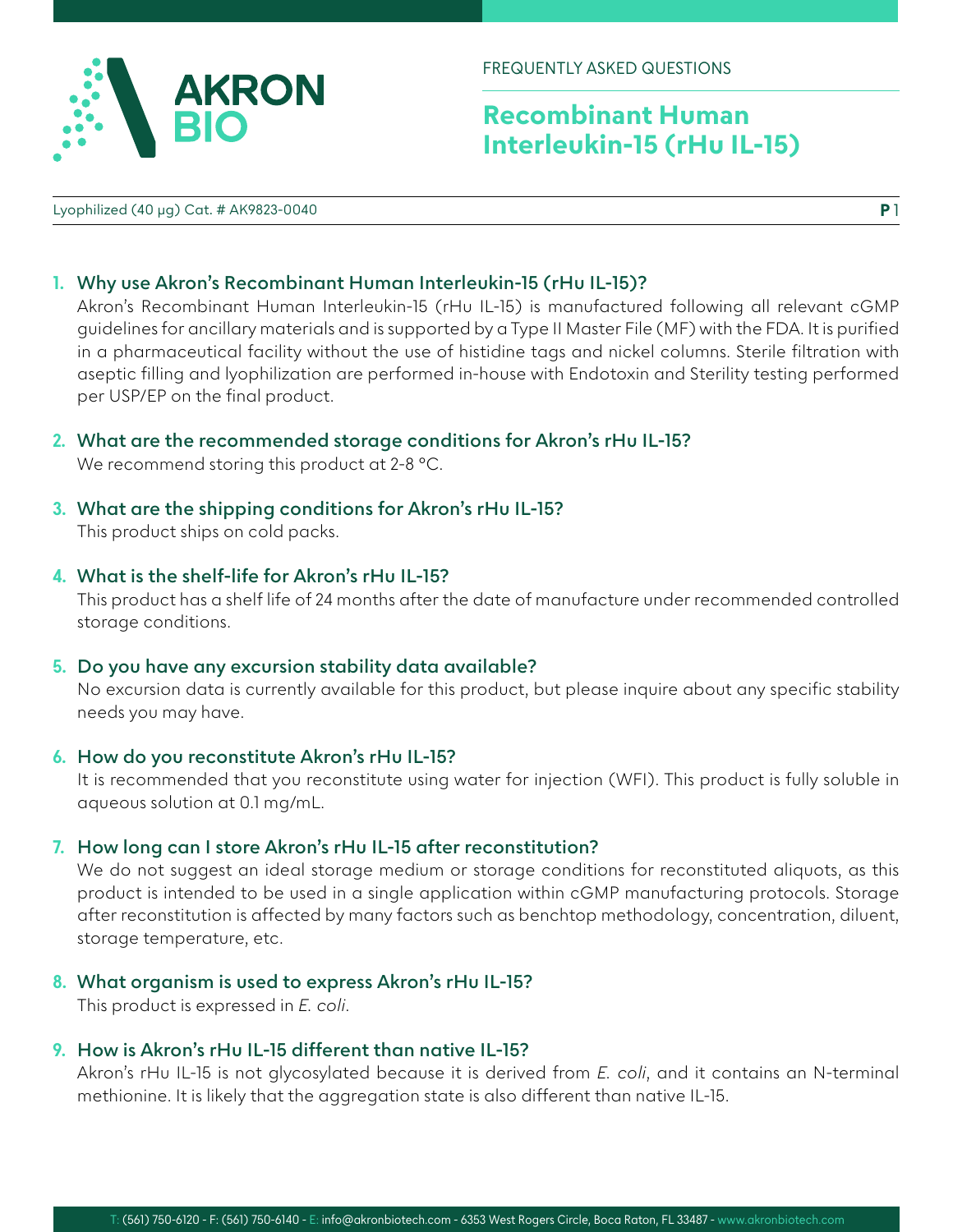

FREQUENTLY ASKED QUESTIONS

# **Recombinant Human Interleukin-15 (rHu IL-15)**

Lyophilized (40 µg) Cat. # AK9823-0040

**P** 2

## **10.What is the molecular weight of Akron's rHu IL-15?**

Akron's rHu IL-15 has a theoretical molecular weight of 12,904 Da. Akron's rHu IL-15 apparent molecular weight is indistinguishable when compared to a reference standard using Non-Reducing SDS-PAGE. Every batch of rHu IL-15 is analyzed by SDS-PAGE and must meet the molecular weight release specification between 12,000-16,000 Da.

## **11. Do you have a Master File (MF) available for this product?**

Yes, our rHu IL-15 has a Type II eCTD MF (#026085) on file with FDA. We can provide you a Letter of Authorization that will permit the FDA to refer to the information on file in support of your submissions.

#### **12. Does this product have a TSE/BSE statement?**

Yes, a TSE/BSE statement is available upon request for this product.

#### **13. Are animal-derived materials used in the manufacture of this product?**

All raw materials, components, sub-components, and consumables used in the manufacturing of this product are either animal-free or in compliance with EMEA/410/01 rev. 3. Please see the BSE-TSE Statement.

#### **14. Is virus and pathogen inactivation included in the manufacturing process?**

No, because viruses that infect bacteria (bacteriophages) do not pose a known threat to human cells, virus reduction manufacturing steps are usually not included when purifying material from a bacterial host, as is the case with Akron's rHu IL-15. We use an *E. coli* based expression system that does not require additional virus reduction.

#### **15. What safety testing is done on this product?**

Every lot of final product is tested and released, with specifications and methods per USP/EP, for both Endotoxin (USP <85> / EP 2.6.14) and Sterility (USP <71> / EP 2.6.1).

#### **16. Which cell types are suitable?**

IL-15 stimulates the proliferation of several types of T cells, augments the proliferation of certain B cells, and stimulates the generation, proliferation, and activation of NK cells. Akron's cGMP-compliant rHu IL-15 can be used to promote the activation and differentiation of CAR-T cells, TCR-T cells, Tregs, TILs, NK cells, NKTs, and Th17 cells.

## **17. Do you have an a Safety Data Sheet (SDS) for this product?**

Yes, an SDS is available upon request for this product.